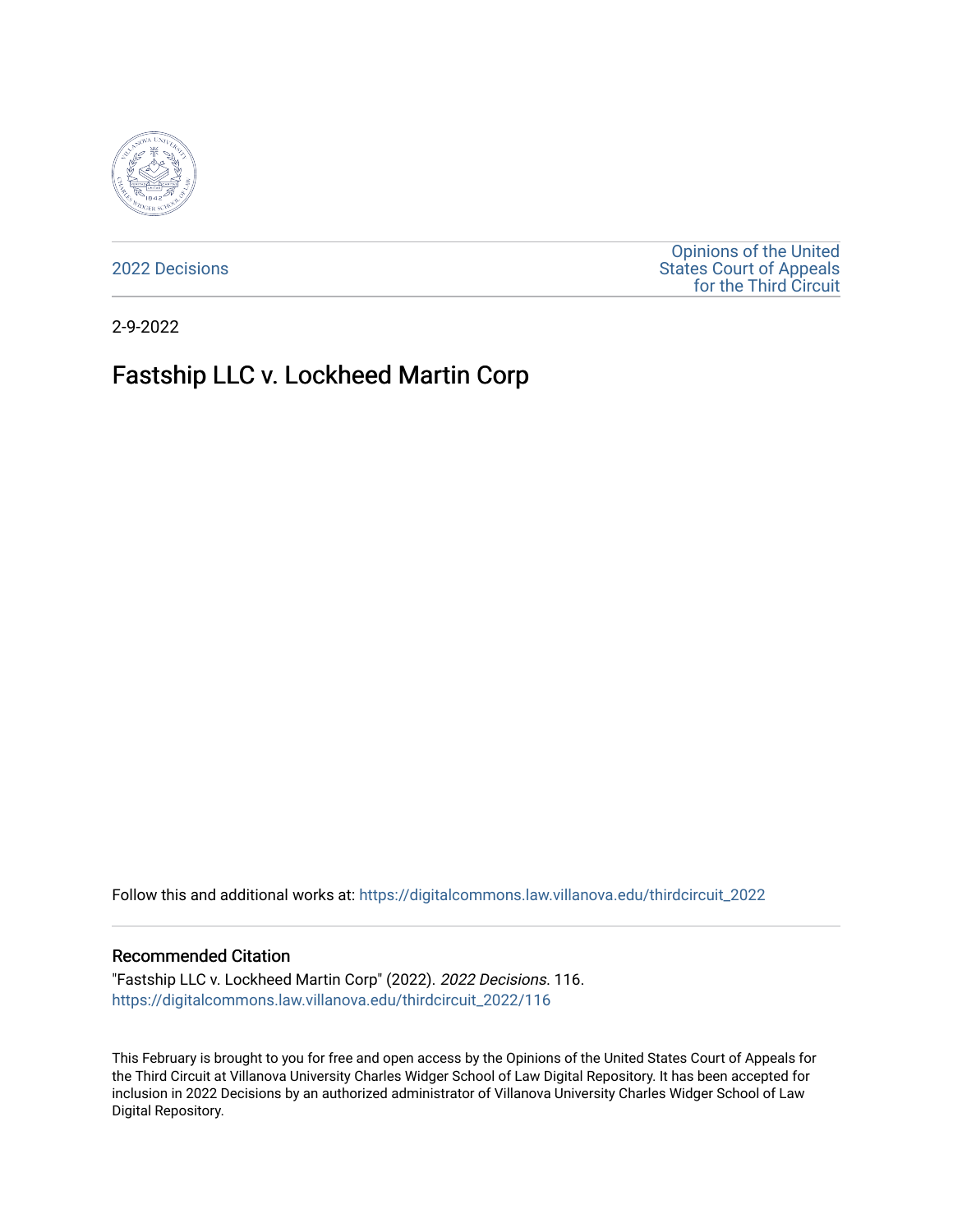### **NOT PRECEDENTIAL**

### UNITED STATES COURT OF APPEALS FOR THE THIRD CIRCUIT

No. 20-3529

FASTSHIP, LLC; LIQUIDATING TRUST OF FASTSHIP, INC.,

Appellants

v.

LOCKHEAD MARTIN CORPORATION; GIBBS & COX, INC., Jointly, severally, and in the alternative

> Appeal from the United States District Court for the District of New Jersey (D.C. Civil Action No. 1-17-cv-02919) District Judge: Honorable Noel L. Hillman

Submitted under Third Circuit LAR 34.1(a) on September 24, 2021

Before: MCKEE, RESTREPO and ROTH, Circuit Judges

(Opinion filed: February 9, 2022)

 $\frac{1}{2}$ 

OPINION\*  $\frac{1}{2}$ 

<sup>\*</sup> This disposition is not an opinion of the full Court and, under I.O.P. 5.7, is not binding precedent.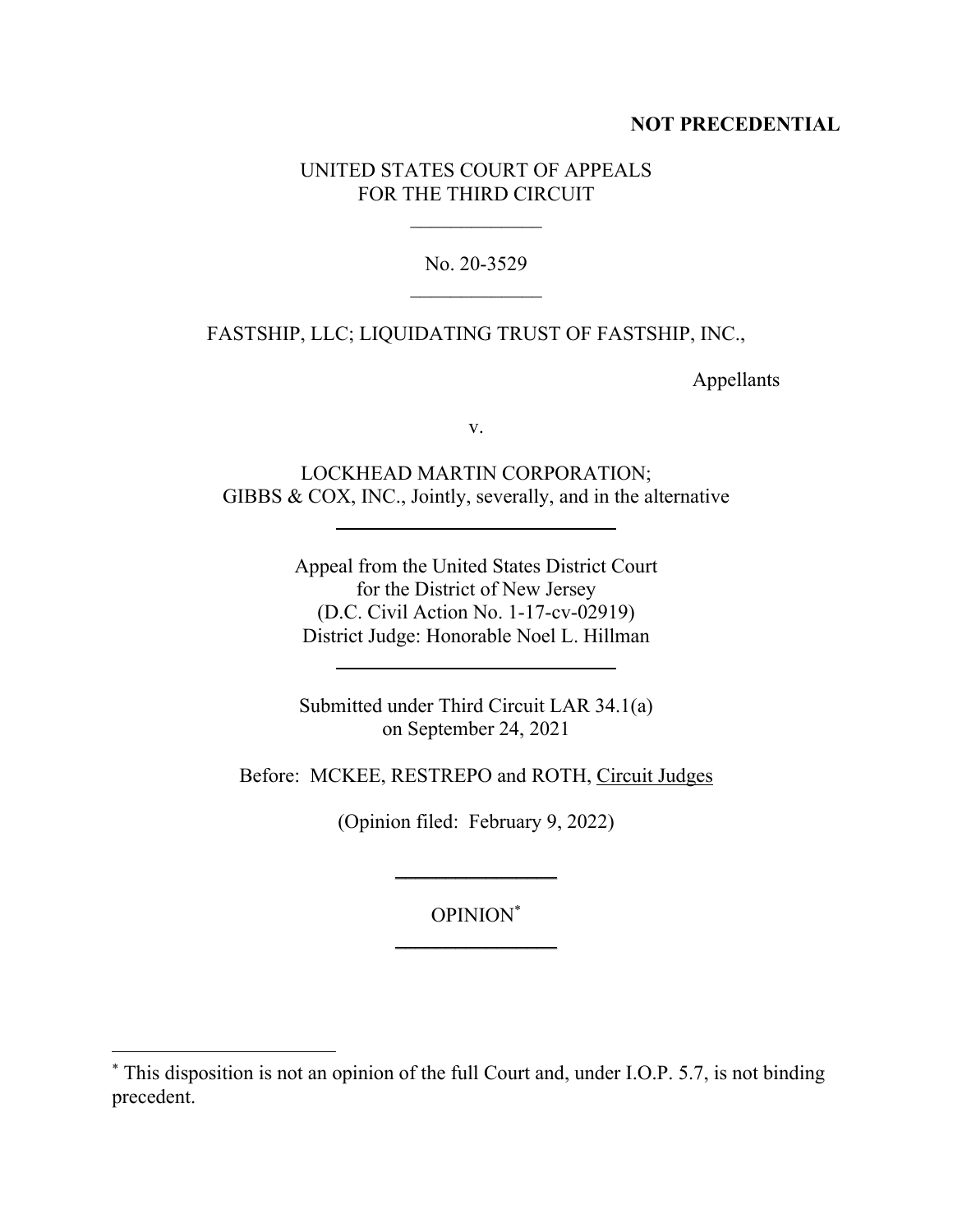ROTH, Circuit Judge

After successfully suing the United States for infringing its patent when the U.S. Navy and Lockheed Martin designed a new class of naval combat ship, FastShip<sup>1</sup> sued Lockheed Martin and Gibbs & Cox for breach of contract and misappropriation of trade secrets. The District Court found FastShip's claims time-barred because its causes of action "accrued in 2010 at the latest" and that it "failed to take any action until seven years later — one year too late under the six-year statute of limitations for both of its claims."<sup>2</sup>

FastShip's appeal concerns only the interpretation of a memorandum written by FastShip's founder in March of 2010. Because we conclude that the District Court correctly interpreted that memorandum, we will affirm the District Court's judgment.

# **I**

In 2003, the U.S. Navy sought proposals for the Littoral Combat Ship (LCS) Program. Lockheed Martin assembled a team to bid for the LCS contract and partnered with FastShip because of FastShip's "technology and technical expertise."<sup>3</sup> FastShip's founder, David Giles, received patents in the early 1990s for the type of hull, a semiplaning monohull (SPMH), that Lockheed wanted to propose to the Navy for the LCS program. Among other things, Lockheed and FastShip signed a proprietary information

<sup>&</sup>lt;sup>1</sup> FastShip Inc. filed for bankruptcy in March 2012. The United States Bankruptcy Court for the District of Delaware created the Liquidating Trust of FastShip, Inc. and approved an Amended Funding Agreement permitting FastShip, LLC to sue the United States. We refer collectively to the liquidating trust and the LLC as FastShip.

 $<sup>2</sup>$  Appx. 25.</sup>

 $3$  Appx. 95.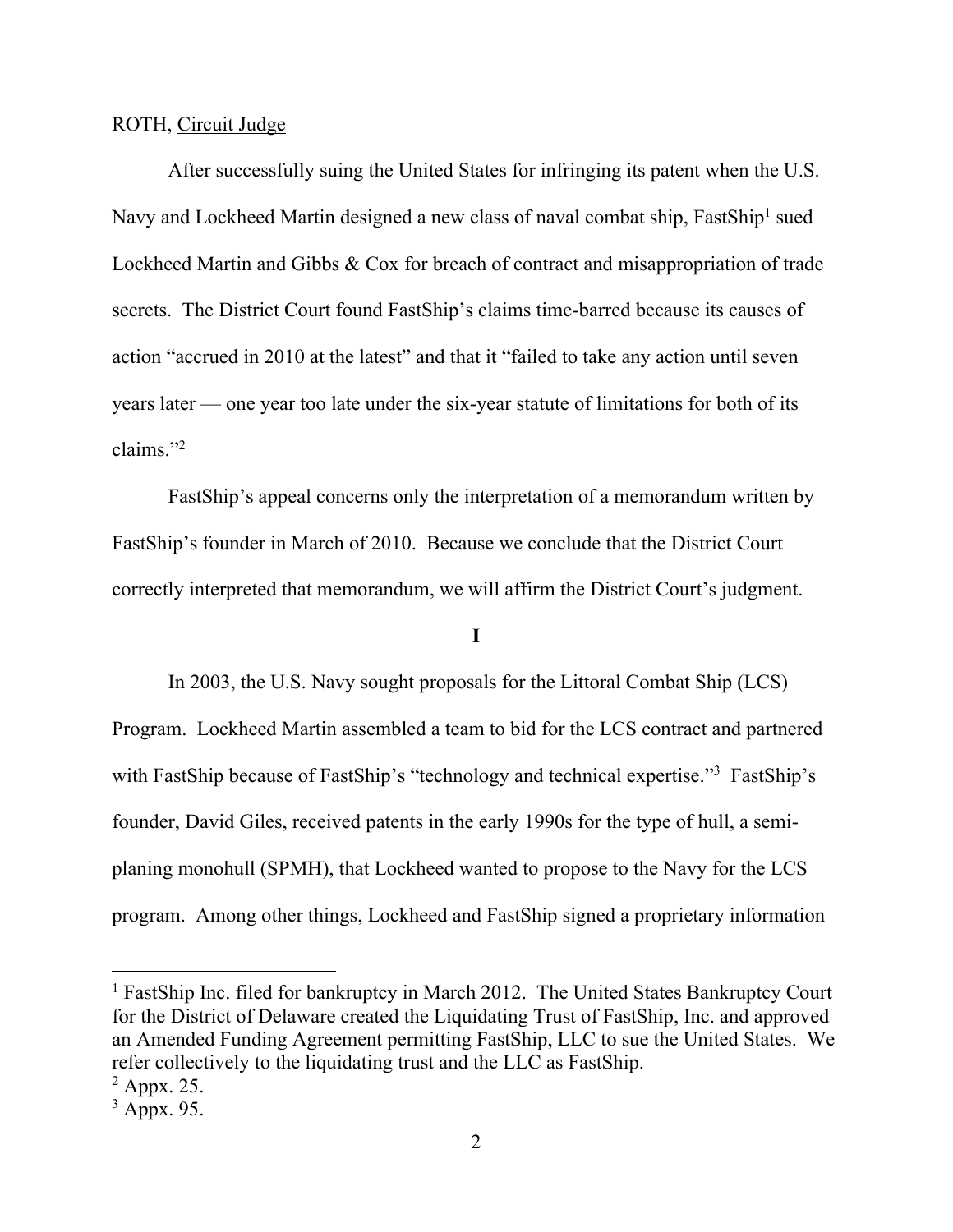non-disclosure agreement and a letter titled "FastShip, Inc. Involvement in Littoral Combat Ship Program."<sup>4</sup> FastShip also entered a confidentiality agreement with Lockheed's naval architecture subcontractor Gibbs & Cox related to the LCS program. Lockheed then submitted its LCS proposal to the Navy and won a preliminary design contract.

Throughout 2003, FastShip provided confidential technical data, including tanktesting data, to Lockheed and Gibbs & Cox. In 2004, Lockheed won the final design contract for the LCS program. Lockheed eventually excluded FastShip from the design team, which the parties agree was an outcome permitted by their agreements.

In September 2006, the Navy launched the USS Freedom, the first LCS vessel. FastShip believed Lockheed infringed its hull design patents but determined it could not sue Lockheed. Instead, in 2008, FastShip brought an administrative claim against the Navy under the federal acquisition regulations.

During the administrative claim process, FastShip founder David Giles wrote a memorandum titled "Memorandum on Background to FastShip, Inc.'s (FSI) Semi-Planing Mono-Hull (SPMH) Patent Claim against the US Navy."<sup>5</sup> This March 2010 Memo "provides background on the relationship between FastShip, Lockheed Martin, and the U.S. Navy's LCS project, and traces the history of FastShip's development of the SPMH technology and its patents."<sup>6</sup> In the executive summary, Giles wrote:

<sup>4</sup> Appx. 95.

 $5$  Appx. 168–77.

 $6$  Appx. 18.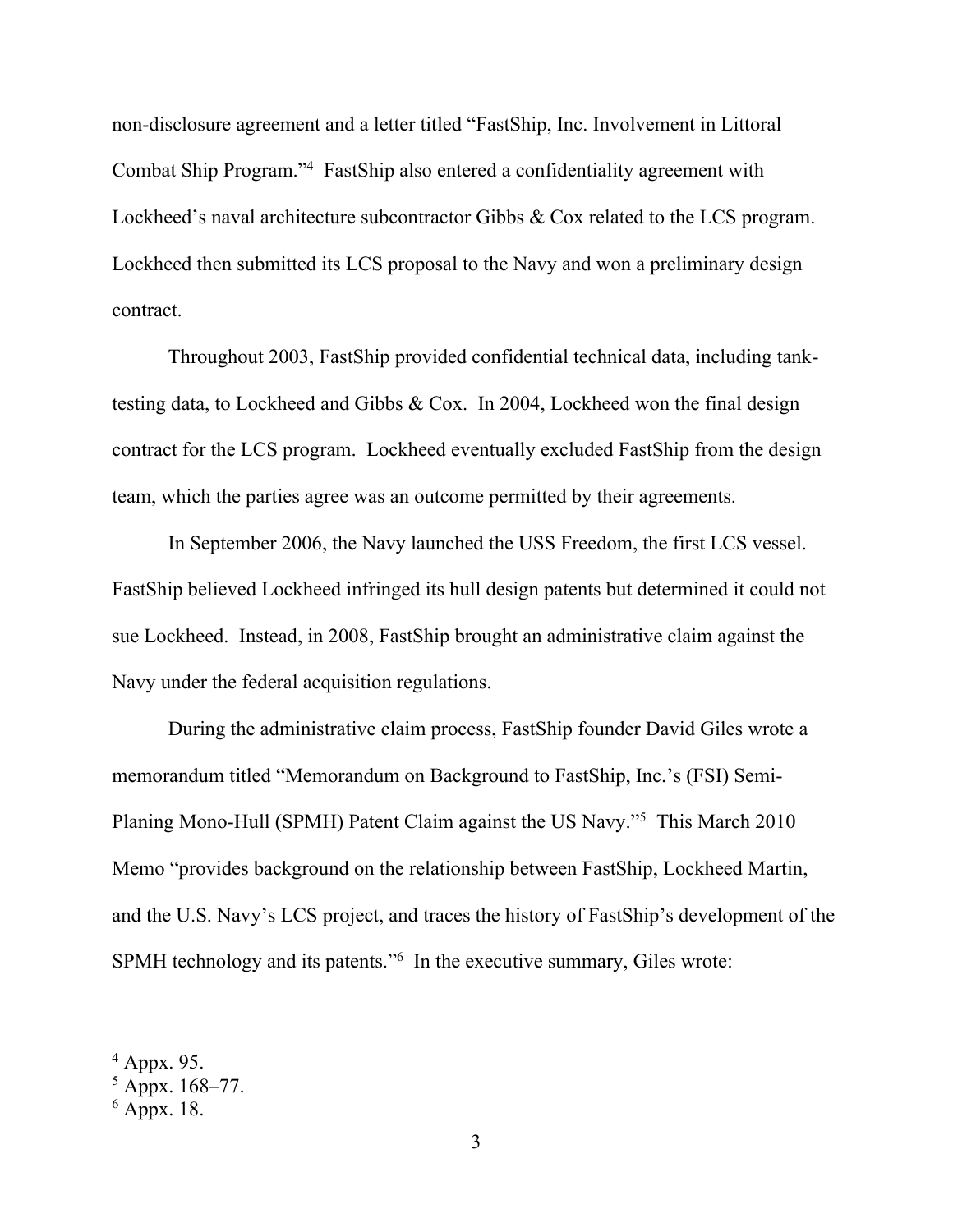**[**Lockheed Martin's] LCS design therefore represents not only an infringement of [FastShip's] SPM Patent but also a breach of confidentiality. It is [FastShip's] opinion that [the Navy] and [Lockheed Martin] have benefited — and will continue to do so — from the wealth of technical and other data made available to them by [FastShip]. This has confirmed the practicality of enlarging the SPMH to [a] far greater size than had previously been considered reasonable. Full documentary evidence is available confirming the facts and events outlined below.<sup>7</sup>

In April 2010 the Navy denied FastShip's administrative claim. In August 2012, FastShip sued the United States, alleging Lockheed's LCS design infringed its hull patents.<sup>8</sup> The United States Court of Federal Claims held that one of Lockheed's LCS designs did infringe FastShip's patents.<sup>9</sup> On April 28, 2017, the same day the Court of Federal Claims issued its patent infringement decision, FastShip sued Lockheed and Gibbs & Cox for breach of contract and misappropriation of trade secrets.

After allowing statutes-of-limitations discovery, the District Court found that FastShip's claims were time-barred. It found that "FastShip's cause of action accrued in 2010 at the latest and that, at that time, FastShip should have known the facts underlying its alleged breach of contract and trade secret misappropriation claims through the exercise of reasonable diligence, yet it failed to take any action until seven years later one year too late under the six-year statute of limitations for both of its claims."<sup>10</sup> According to the District Court, "the March 2010 memo undisputedly demonstrates that

 $7$  Appx. 170 (emphasis removed).

<sup>8</sup> FastShip sued the United States in the United States Court of Federal Claims under 28 U.S.C. § 1498. *See FastShip, LLC v. United States*, 892 F.3d 1298, 1300 (Fed. Cir. 2018).

<sup>9</sup> *See FastShip, LLC v. United States*, 131 Fed. Cl. 592, 627 (Fed. Cl. 2017).  $10$  Appx. 25.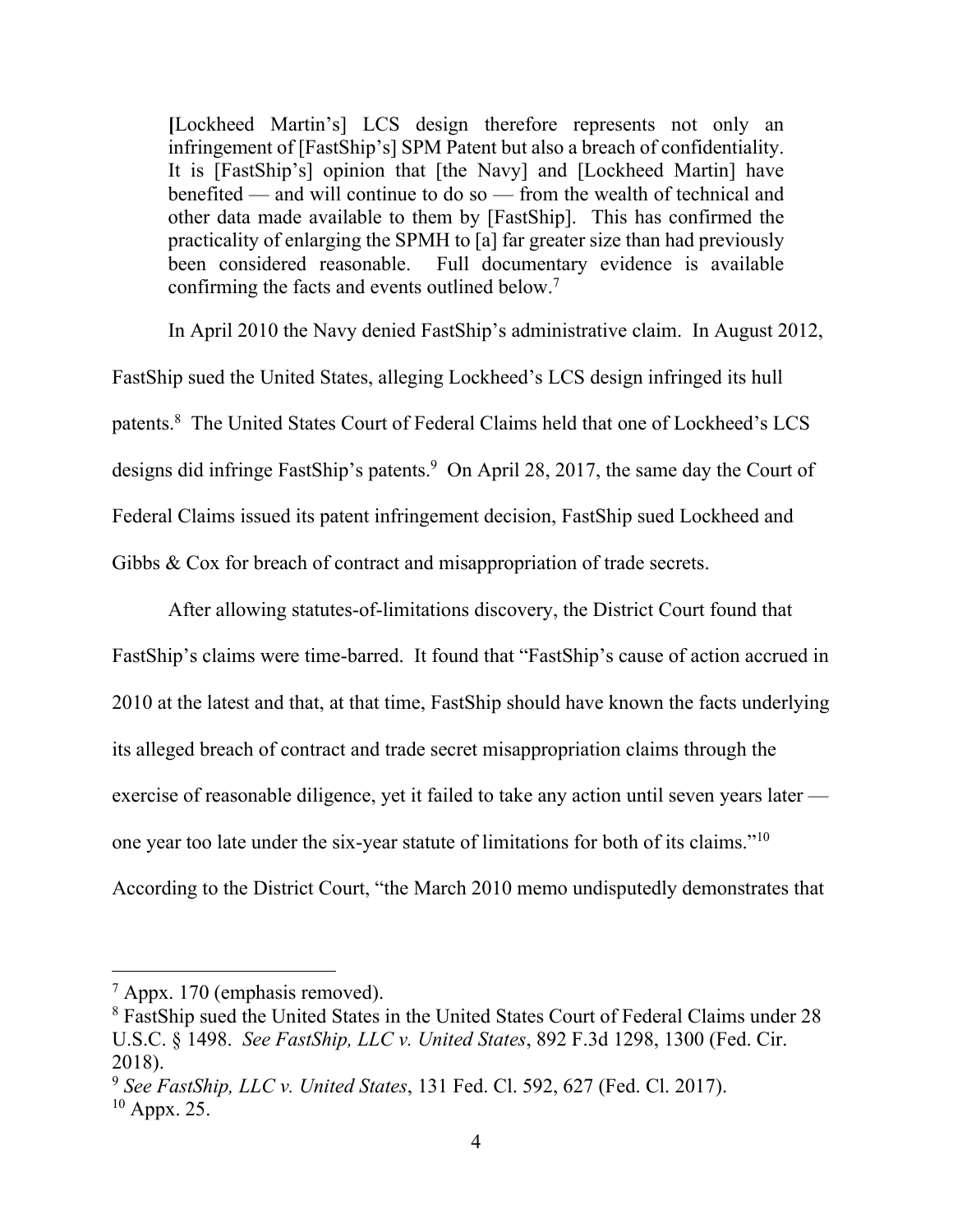if FastShip did not have actual notice at that time, it had sufficient information to recognize its potential claims against [Lockheed and Gibbs & Cox], which triggered FastShip's obligation to take reasonable steps to investigate further."<sup>11</sup>

FastShip appealed.

## **II**<sup>12</sup>

The parties agree that the applicable statute of limitations for both breach of contract and misappropriation of trade secrets claims is six years. Thus, if FastShip's claims accrued before April 28, 2011, the claims are time-barred. FastShip's appeal turns on the interpretation of the March 2010 Memo.<sup>13</sup> FastShip argues that the District Court improperly relied "on a single paragraph from Mr. Giles's March 2010 memorandum" and ignored Mr. Giles's sworn declaration explaining his intent in drafting the March 2010 Memo. 14

<sup>11</sup> Appx. 25**–**26.

<sup>&</sup>lt;sup>12</sup> The District Court had subject-matter jurisdiction under 28 U.S.C.  $\S$  1332. We exercise jurisdiction over FastShip's appeal under 28 U.S.C. § 1291. "The standard of review in an appeal from an order resolving cross-motions for summary judgment is plenary." *In re Nat'l Collegiate Student Loan Trusts 2003-1, 2004-1, 2004-2, 2005-1, 2005-2, 2005-3*, 971 F.3d 433, 443 (3d Cir. 2020) (quoting *Cantor v. Perelman*, 414 F.3d 430, 435 n.2 (3d Cir. 2005) (internal quotation marks omitted)). When the parties crossmove for summary judgment, "[w]e review the facts in the light most favorable to the party against whom summary judgment was entered." *Coolspring Stone Supply, Inc. v. Am. States Life Ins. Co.*, 10 F.3d 144, 146 (3d Cir. 1993).

<sup>&</sup>lt;sup>13</sup> FastShip argued the District Court improperly relied on New Jersey state-court procedure, which allows factual determinations related to the statute of limitations to be made by the court. The District Court, however, determined that there were no disputed issues of material fact.

 $14$  Appellant's Br. at 24–25.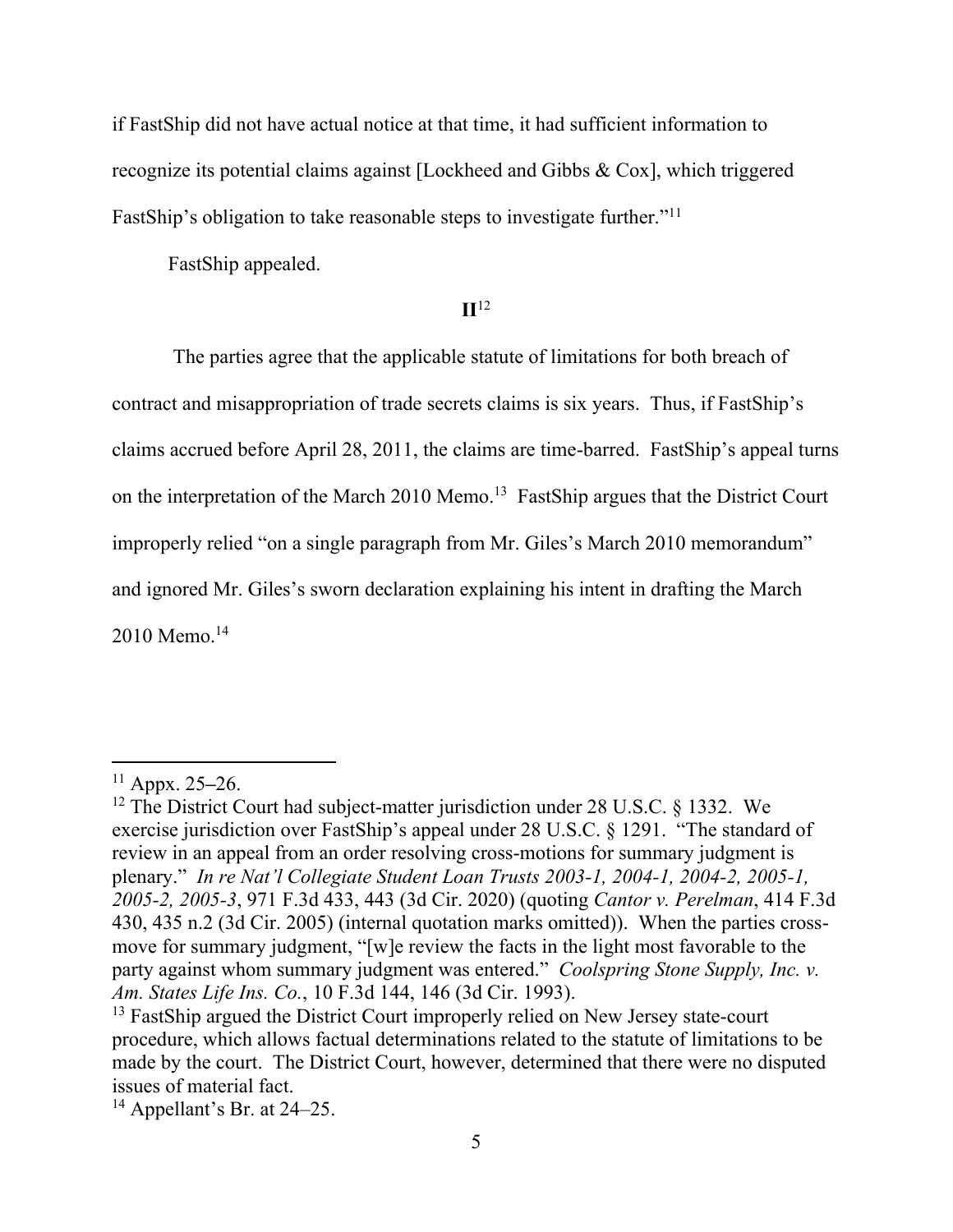However, the language of that Memo is clear: Lockheed's LCS design "represents not only an infringement of [FastShip's] SPMH Patent but also a breach of confidentiality."<sup>15</sup> The plain meaning of this sentence is that FastShip knew that it had not only a patent infringement claim but also a breach of confidentiality claim against Lockheed. Thus, FastShip knew of its breach-of-contract and misappropriation-of-tradesecrets claims by the time Giles wrote the March 2010 Memo. In his deposition, Mr. Giles asserted FastShip believed Lockheed Martin willfully infringed FastShip's patents but that he was not concerned about misappropriation of trade secrets or breach of contract.

The March 2010 Memo's text belies that interpretation.<sup>16</sup> The plain meaning of the Memo shows that FastShip recognized that it had two claims — a patent-infringement claim and a breach-of-the-confidentiality-agreement claim. Thus, the District Court did not err by concluding that, "[b]y FastShip's own words, it knew of the factual basis [for] its breach of contract claim, which triggered its duty to either assert such a claim within the applicable statute of limitations, or investigate more so it could do so."<sup>17</sup>

\* \* \* \* \*

<sup>15</sup> Appx. 170.

<sup>&</sup>lt;sup>16</sup> We also conclude that the District Court properly found that "although the March 2010" memo does not specifically use the words 'trade secret misappropriation,' no reasonable factfinder could conclude that the content of the memo, taken as a whole, does not encompass such a claim." App. 27. Although "FastShip may not have known at the time exactly how Defendants used its information[—]which FastShip claims it figured out during the patent case years later[—]as of March 2010 FastShip had been alerted to the reasonable possibility that Defendants had inappropriately used its data . . . ." Appx. 28.  $17$  Appx. 27.